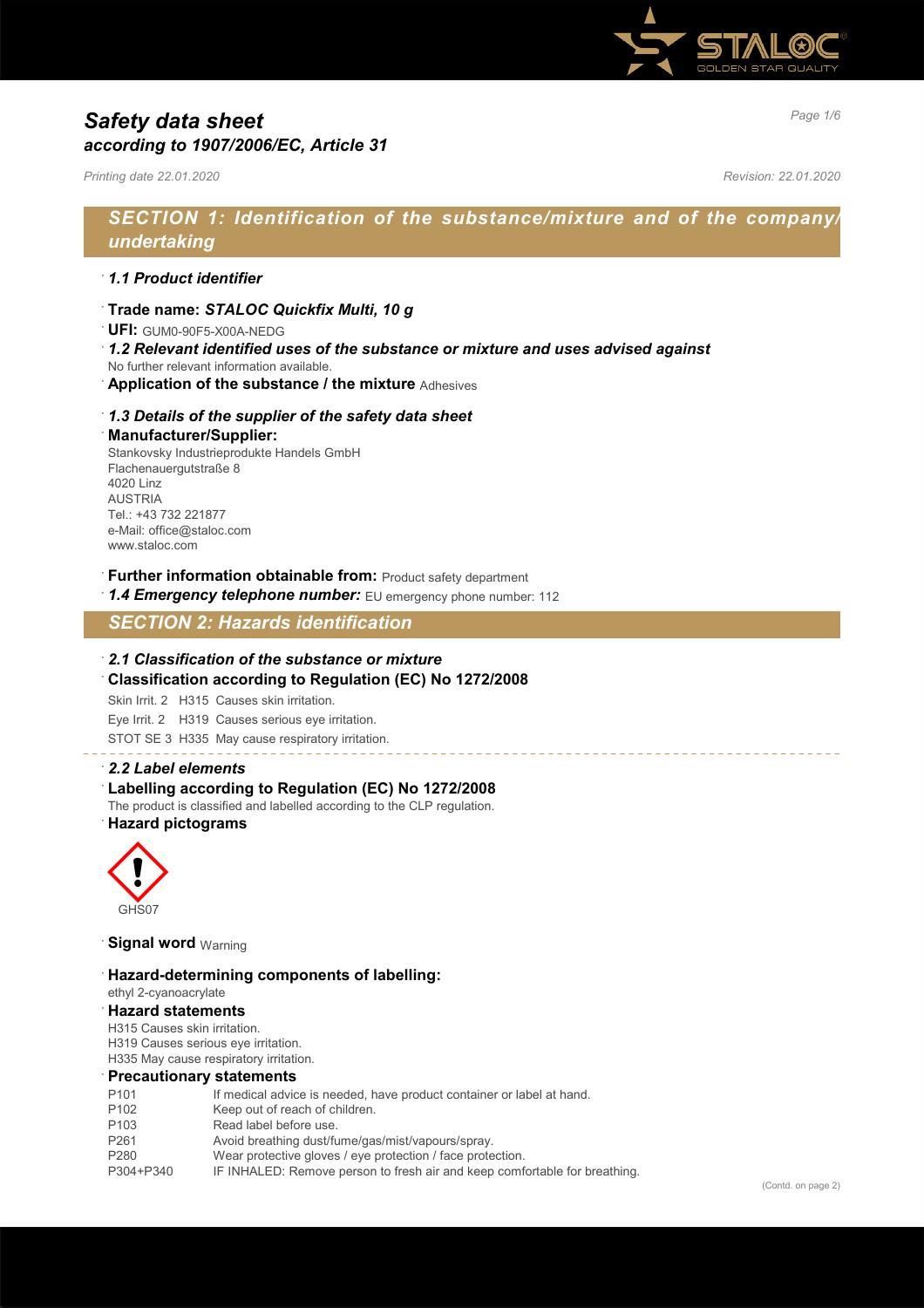

# *Page 2/6 Safety data sheet according to 1907/2006/EC, Article 31*

*Printing date 22.01.2020 Revision: 22.01.2020*

## *Trade name: STALOC Quickfix Multi, 10 g*

(Contd. of page 1)

- P305+P351+P338 IF IN EYES: Rinse cautiously with water for several minutes. Remove contact lenses, if present and easy to do. Continue rinsing. P405 Store locked up.
- P501 Dispose of contents/container in accordance with local/regional/national/international regulations.
- · *2.3 Other hazards*
- · **Results of PBT and vPvB assessment**
- **PBT:** Not applicable.
- · **vPvB:** Not applicable.

### *SECTION 3: Composition/information on ingredients*

- · *3.2 Chemical characterisation: Mixtures*
- **Description:** Mixture of substances listed below with nonhazardous additions.

#### · **Dangerous components:**

| CAS: 7085-85-0    | ethyl 2-cyanoacrylate                                                                   | >50-≤100% |
|-------------------|-----------------------------------------------------------------------------------------|-----------|
| EINECS: 230-391-5 | Skin Irrit. 2, H315; Eye Irrit. 2, H319; STOT SE 3, H335                                |           |
|                   | Index number: 607-236-00-9 Specific concentration limit: STOT SE 3; H335: C $\geq$ 10 % |           |

Additional information: For the wording of the listed hazard phrases refer to section 16.

## *SECTION 4: First aid measures*

#### · *4.1 Description of first aid measures*

- General information: Immediately remove any clothing soiled by the product.
- After inhalation: In case of unconsciousness place patient stably in side position for transportation.
- After skin contact: Immediately wash with water and soap and rinse thoroughly.
- After eye contact: Rinse opened eye for several minutes under running water. If symptoms persist, consult a doctor.
- After swallowing: If symptoms persist consult doctor.
- 4.2 Most *important symptoms and effects, both acute and delayed* No further relevant information available.
- · *4.3 Indication of any immediate medical attention and special treatment needed*
- No further relevant information available.

## *SECTION 5: Firefighting measures*

#### · *5.1 Extinguishing media*

- · **Suitable extinguishing agents:** CO2, powder or water spray. Fight larger fires with water spray or alcohol resistant foam.
- **5.2 Special hazards arising from the substance or mixture** No further relevant information available.
- · *5.3 Advice for firefighters*
- Protective equipment: No special measures required.

## *SECTION 6: Accidental release measures*

- · *6.1 Personal precautions, protective equipment and emergency procedures* Not required.
- · *6.2 Environmental precautions:* No special measures required.
- · *6.3 Methods and material for containment and cleaning up:*

Absorb with liquid-binding material (sand, diatomite, acid binders, universal binders, sawdust). Dispose contaminated material as waste according to item 13. Ensure adequate ventilation.

#### · *6.4 Reference to other sections*

See Section 7 for information on safe handling. See Section 8 for information on personal protection equipment. See Section 13 for disposal information.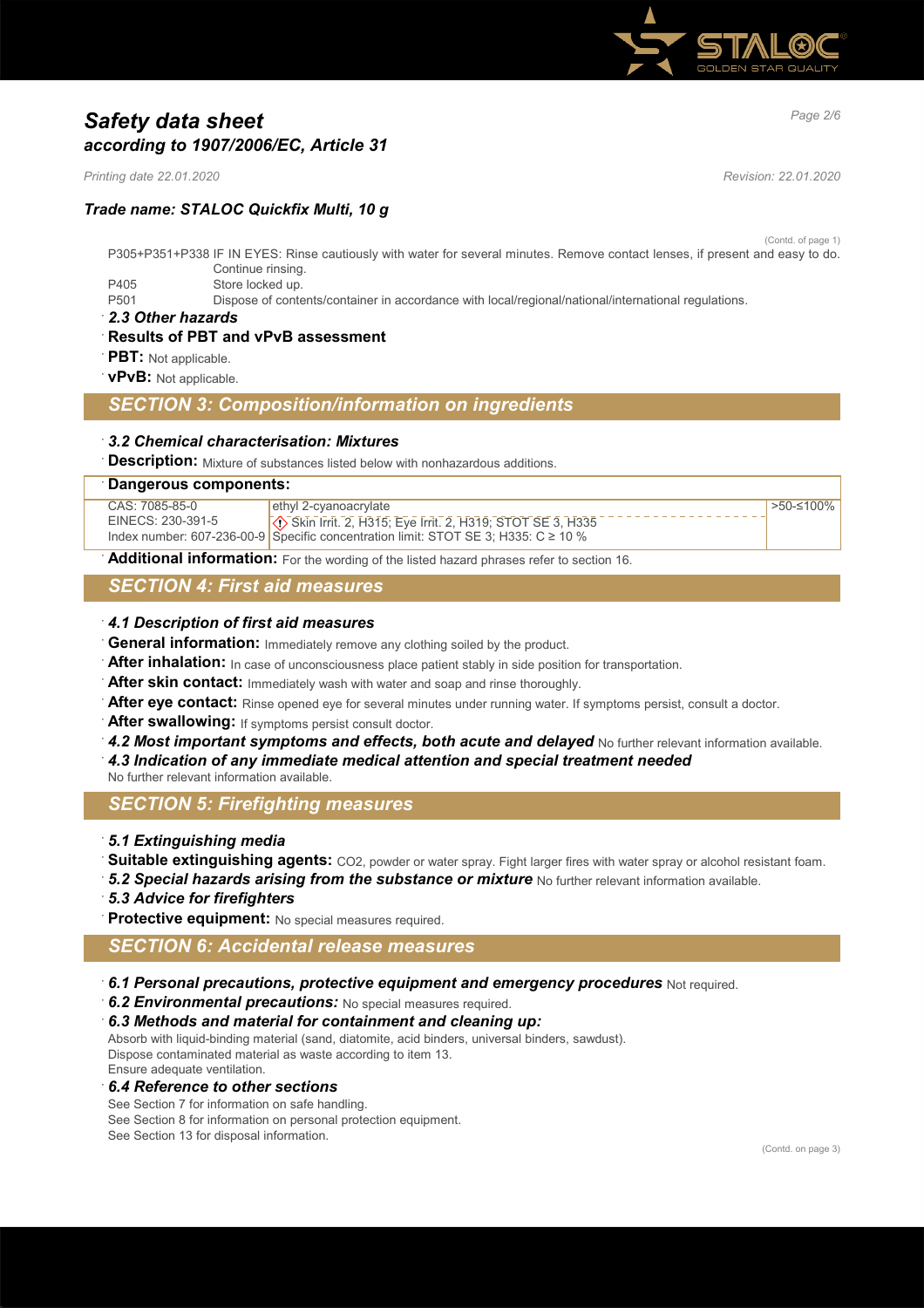

# *Page 3/6 Safety data sheet according to 1907/2006/EC, Article 31*

*Printing date 22.01.2020 Revision: 22.01.2020*

## *Trade name: STALOC Quickfix Multi, 10 g*

(Contd. of page 2)

## *SECTION 7: Handling and storage*

#### · *7.1 Precautions for safe handling*

Ensure good ventilation/exhaustion at the workplace.

Prevent formation of aerosols.

· **Information about fire - and explosion protection:** No special measures required.

# · *7.2 Conditions for safe storage, including any incompatibilities*

- · **Storage:**
- **Requirements to be met by storerooms and receptacles:** No special requirements.
- · **Information about storage in one common storage facility:** Not required.
- · **Further information about storage conditions:** Keep container tightly sealed.
- · *7.3 Specific end use(s)* No further relevant information available.

## *SECTION 8: Exposure controls/personal protection*

· **Additional information about design of technical facilities:** No further data; see item 7.

#### · *8.1 Control parameters*

#### · **Ingredients with limit values that require monitoring at the workplace:**

The product does not contain any relevant quantities of materials with critical values that have to be monitored at the workplace.

Additional information: The lists valid during the making were used as basis.

#### · *8.2 Exposure controls*

· **Personal protective equipment:**

#### · **General protective and hygienic measures:**

Keep away from foodstuffs, beverages and feed. Immediately remove all soiled and contaminated clothing Wash hands before breaks and at the end of work. Avoid contact with the eyes and skin.

#### · **Respiratory protection:**

In case of brief exposure or low pollution use respiratory filter device. In case of intensive or longer exposure use self-contained respiratory protective device.

#### · **Protection of hands:**



Protective gloves

The glove material has to be impermeable and resistant to the product/ the substance/ the preparation. Due to missing tests no recommendation to the glove material can be given for the product/ the preparation/ the chemical mixture. Selection of the glove material on consideration of the penetration times, rates of diffusion and the degradation

#### · **Material of gloves**

The selection of the suitable gloves does not only depend on the material, but also on further marks of quality and varies from manufacturer to manufacturer. As the product is a preparation of several substances, the resistance of the glove material can not be calculated in advance and has therefore to be checked prior to the application.

#### **Penetration time of glove material**

The exact break through time has to be found out by the manufacturer of the protective gloves and has to be observed.

· **Eye protection:**



Tightly sealed goggles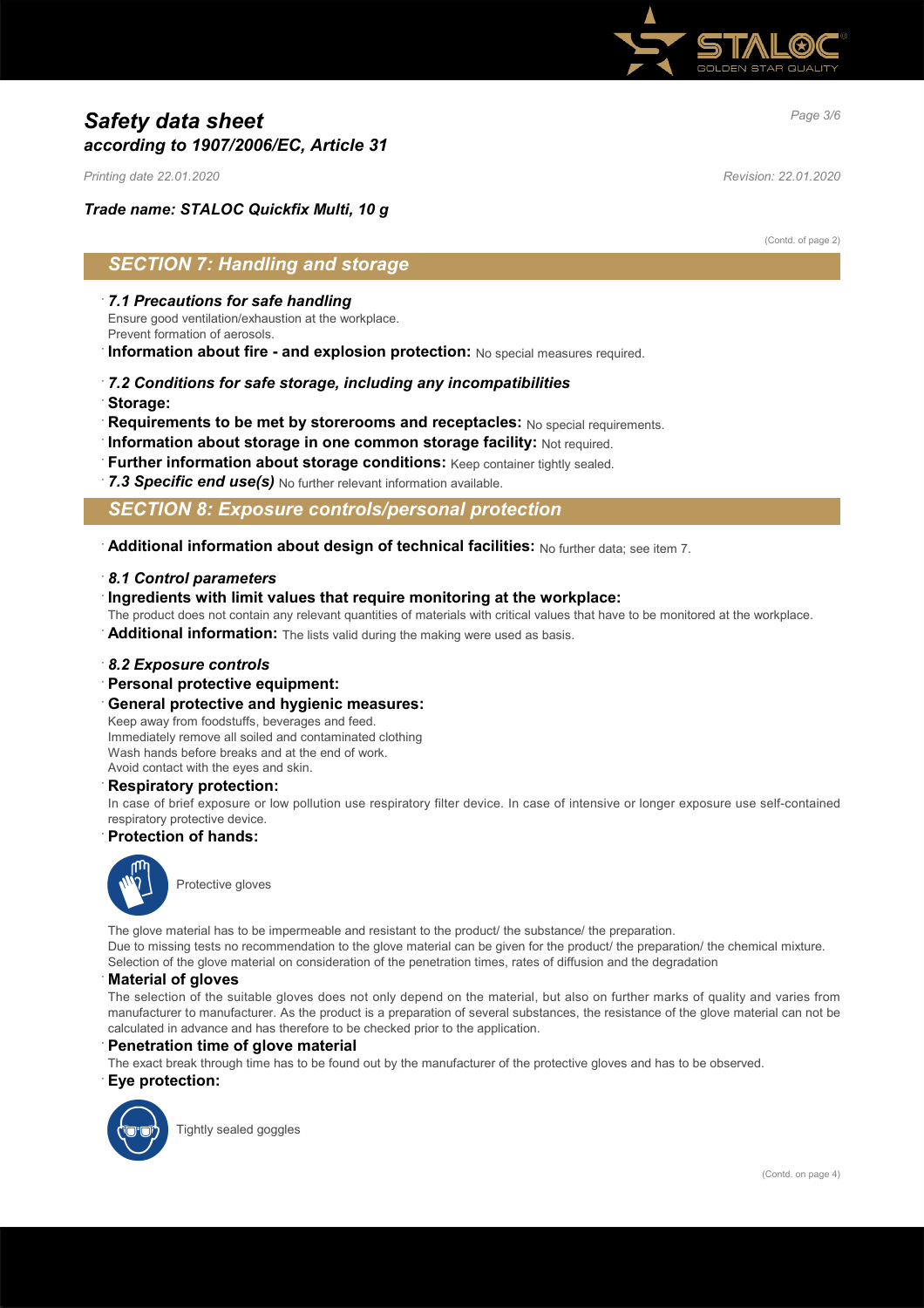

# *Page 4/6 Safety data sheet according to 1907/2006/EC, Article 31*

*Printing date 22.01.2020 Revision: 22.01.2020*

*Trade name: STALOC Quickfix Multi, 10 g*

|                                                           | (Contd. of page 3)                            |
|-----------------------------------------------------------|-----------------------------------------------|
| <b>SECTION 9: Physical and chemical properties</b>        |                                               |
| 9.1 Information on basic physical and chemical properties |                                               |
| <b>General Information</b>                                |                                               |
| Appearance:                                               |                                               |
| Form:                                                     | Fluid                                         |
| Colour:                                                   | Light grey                                    |
| Odour:                                                    | Characteristic                                |
| <b>Odour threshold:</b>                                   | Not determined.                               |
| pH-value:                                                 | Not determined.                               |
| <b>Change in condition</b>                                |                                               |
| <b>Melting point/freezing point:</b>                      | Undetermined.                                 |
| Initial boiling point and boiling range: Undetermined.    |                                               |
| <b>Flash point:</b>                                       | 80 °C                                         |
| Flammability (solid, gas):                                | Not applicable.                               |
| <b>Decomposition temperature:</b>                         | Not determined.                               |
| Auto-ignition temperature:                                | Product is not selfigniting.                  |
| <b>Explosive properties:</b>                              | Product does not present an explosion hazard. |
| <b>Explosion limits:</b>                                  |                                               |
| Lower:                                                    | Not determined.                               |
| Upper:                                                    | Not determined.                               |
| Vapour pressure:                                          | Not determined.                               |
| Density at 20 °C:                                         | $1.12$ g/cm <sup>3</sup>                      |
| <b>Relative density</b>                                   | Not determined.                               |
| Vapour density                                            | Not determined.                               |
| <b>Evaporation rate</b>                                   | Not determined.                               |
| Solubility in / Miscibility with                          |                                               |
| water:                                                    | Not miscible or difficult to mix.             |
| Partition coefficient: n-octanol/water:                   | Not determined.                               |
| Viscosity:                                                |                                               |
| Dynamic:                                                  | Not determined.                               |
| Kinematic:                                                | Not determined.                               |
| <b>Solvent content:</b>                                   |                                               |
| <b>Solids content:</b>                                    | 100.0%                                        |
| 9.2 Other information                                     | No further relevant information available.    |
|                                                           |                                               |

## *SECTION 10: Stability and reactivity*

· *10.1 Reactivity* No further relevant information available.

· *10.2 Chemical stability*

- · **Thermal decomposition / conditions to be avoided:** No decomposition if used according to specifications.
- · *10.3 Possibility of hazardous reactions* No dangerous reactions known.
- · *10.4 Conditions to avoid* No further relevant information available.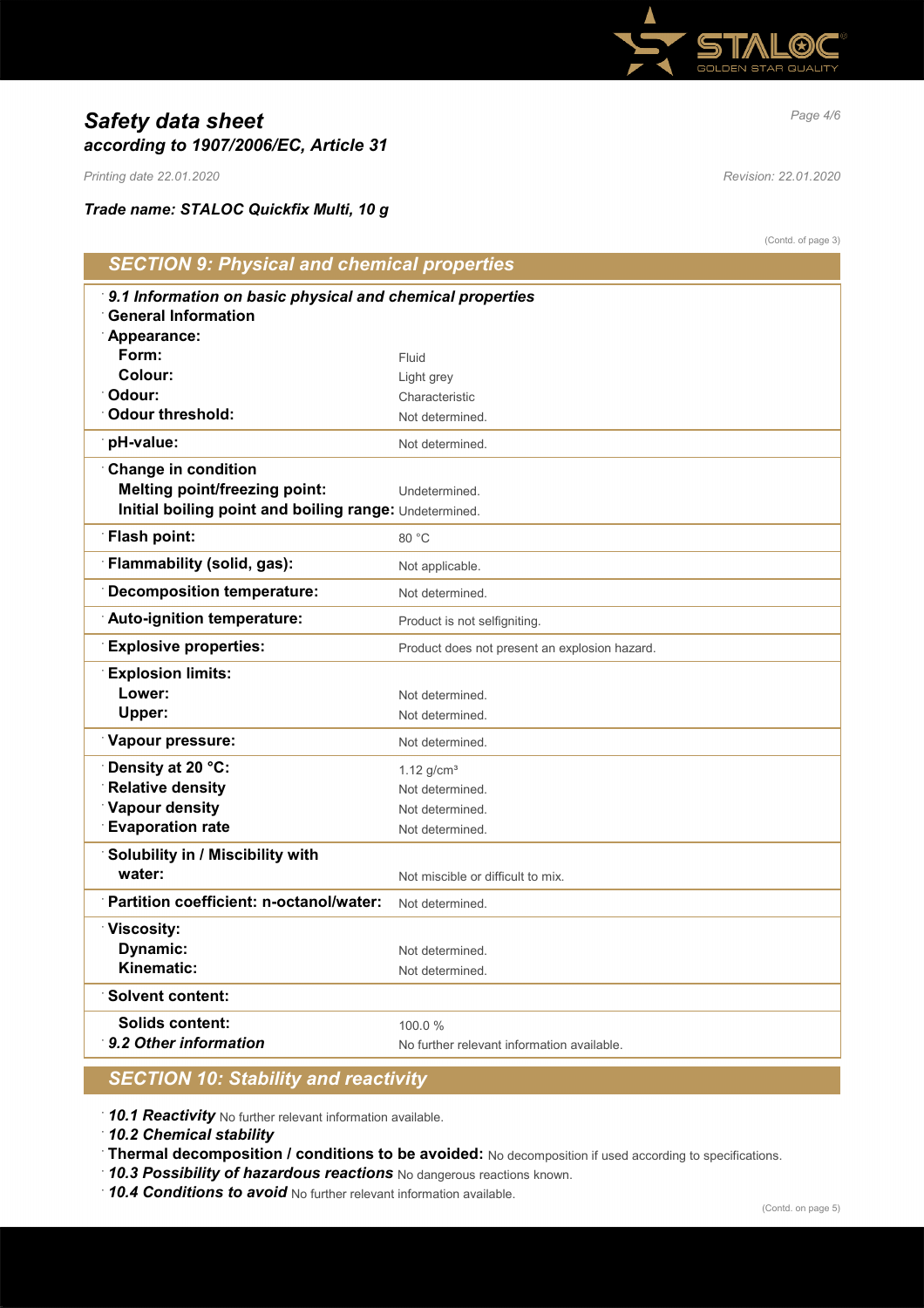

# *Page 5/6 Safety data sheet according to 1907/2006/EC, Article 31*

*Printing date 22.01.2020 Revision: 22.01.2020*

### *Trade name: STALOC Quickfix Multi, 10 g*

- · *10.5 Incompatible materials:* No further relevant information available.
- · *10.6 Hazardous decomposition products:* No dangerous decomposition products known.

#### *SECTION 11: Toxicological information*

- · *11.1 Information on toxicological effects*
- · **Acute toxicity** Based on available data, the classification criteria are not met.
- · **Primary irritant effect:**
- · **Skin corrosion/irritation**
- Causes skin irritation.
- · **Serious eye damage/irritation**
- Causes serious eye irritation.
- **Respiratory or skin sensitisation** Based on available data, the classification criteria are not met.
- · **CMR effects (carcinogenity, mutagenicity and toxicity for reproduction)**
- **Germ cell mutagenicity** Based on available data, the classification criteria are not met.
- · **Carcinogenicity** Based on available data, the classification criteria are not met.
- **Reproductive toxicity** Based on available data, the classification criteria are not met.
- · **STOT-single exposure**
- May cause respiratory irritation.
- **STOT-repeated exposure** Based on available data, the classification criteria are not met.
- **Aspiration hazard** Based on available data, the classification criteria are not met.

### *SECTION 12: Ecological information*

- · *12.1 Toxicity*
- · **Aquatic toxicity:** No further relevant information available.
- · *12.2 Persistence and degradability* No further relevant information available.
- · *12.3 Bioaccumulative potential* No further relevant information available.
- · *12.4 Mobility in soil* No further relevant information available.
- · **Additional ecological information:**
- · **General notes:** Not hazardous for water.
- · *12.5 Results of PBT and vPvB assessment*
- · **PBT:** Not applicable.
- · **vPvB:** Not applicable.
- · *12.6 Other adverse effects* No further relevant information available.

*SECTION 13: Disposal considerations*

### · *13.1 Waste treatment methods*

Recommendation Must not be disposed together with household garbage. Do not allow product to reach sewage system.

#### · **Uncleaned packaging:**

· **Recommendation:** Disposal must be made according to official regulations.

| <b>SECTION 14: Transport information</b>             |                    |
|------------------------------------------------------|--------------------|
| 14.1 UN-Number<br>ADR, ADN, IMDG, IATA               | not regulated      |
| 14.2 UN proper shipping name<br>ADR, ADN, IMDG, IATA | not regulated      |
|                                                      | (Contd. on page 6) |

(Contd. of page 4)